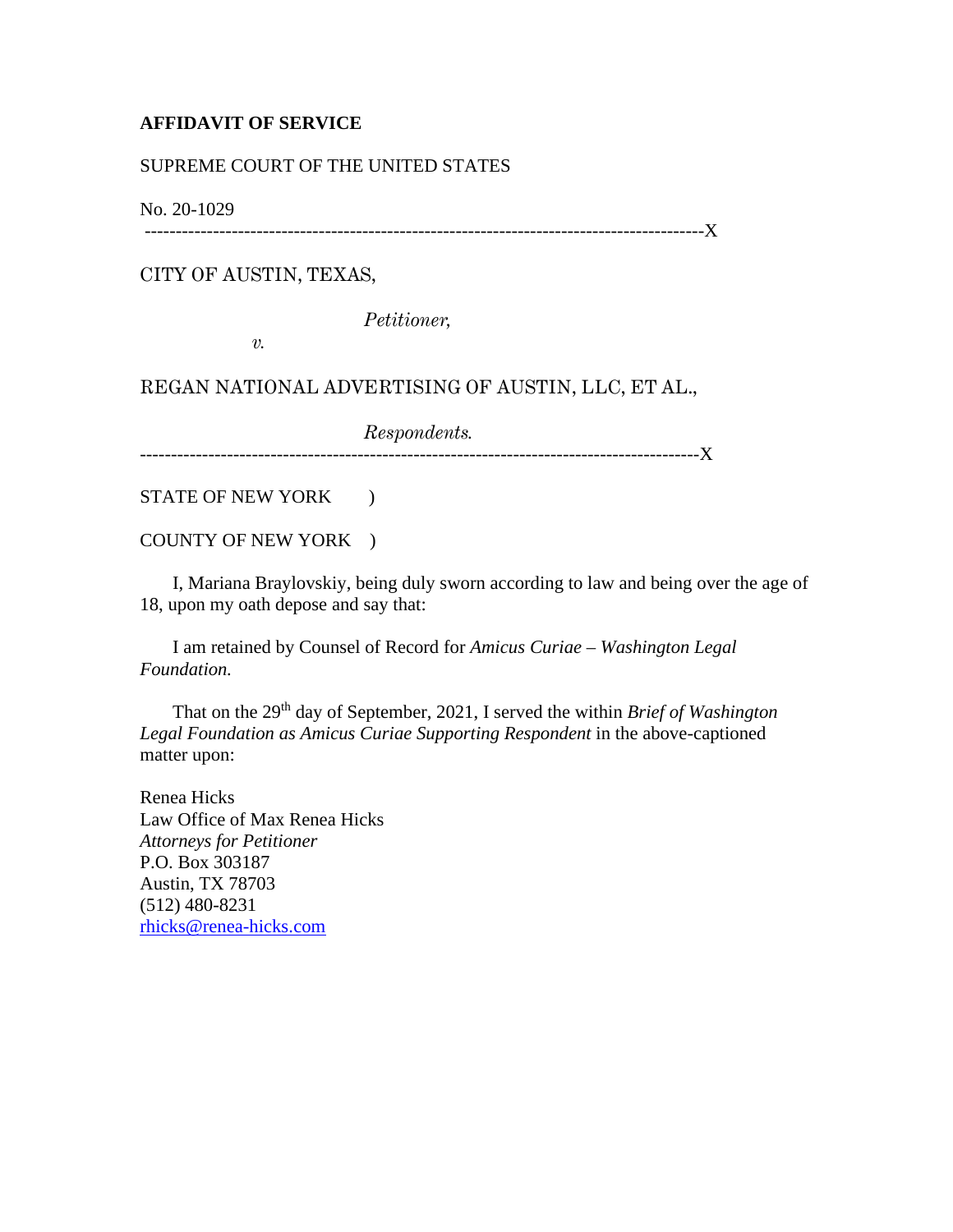Kannon K. Shanmugam Paul, Weiss, Rifkind, Wharton & Garrison LLP *Attorneys for Respondents Reagan National Advertising of Austin, LLC, et al.* 2001 K Street, N.W, Washington, DC 20006 (202) 223-7300 [kshanmugam@paulweiss.com](mailto:kshanmugam@paulweiss.com)

J. Allen Smith **SettlePou** *Attorneys for Respondents Lamar Advantage Outdoor Company, L.P., doing business as The Lamar Companies* 3333 Lee Parkway, 8th Floor Dallas, TX 75219 (214) 520-3300 [asmith@settlepou.com](mailto:asmith@settlepou.com)

Brian H. Fletcher Acting Solicitor General United States Department of Justice 950 Pennsylvania Avenue, N.W. Washington, DC 20530-0001 (202) 514-2203 [SupremeCtBriefs@usdoj.gov](mailto:SupremeCtBriefs@usdoj.gov)

by sending three copies of same, addressed to each individual respectively, and enclosed in a properly addressed wrapper, through the United States Postal Service, by Express Mail, postage prepaid. An electronic version was also served by email to each individual.

 That on the same date as above, I sent to this Court forty copies and 1 un-bound copy of the within *Brief of Washington Legal Foundation as Amicus Curiae Supporting Respondent* through the United States Postal Service by Express Mail, postage prepaid. In addition, the brief has been submitted through the Court's electronic filing system.

All parties required to be served have been served.

(800) 274 -3321 • (800) 359-6859 COUNSEL PRESS www.counselpress.com